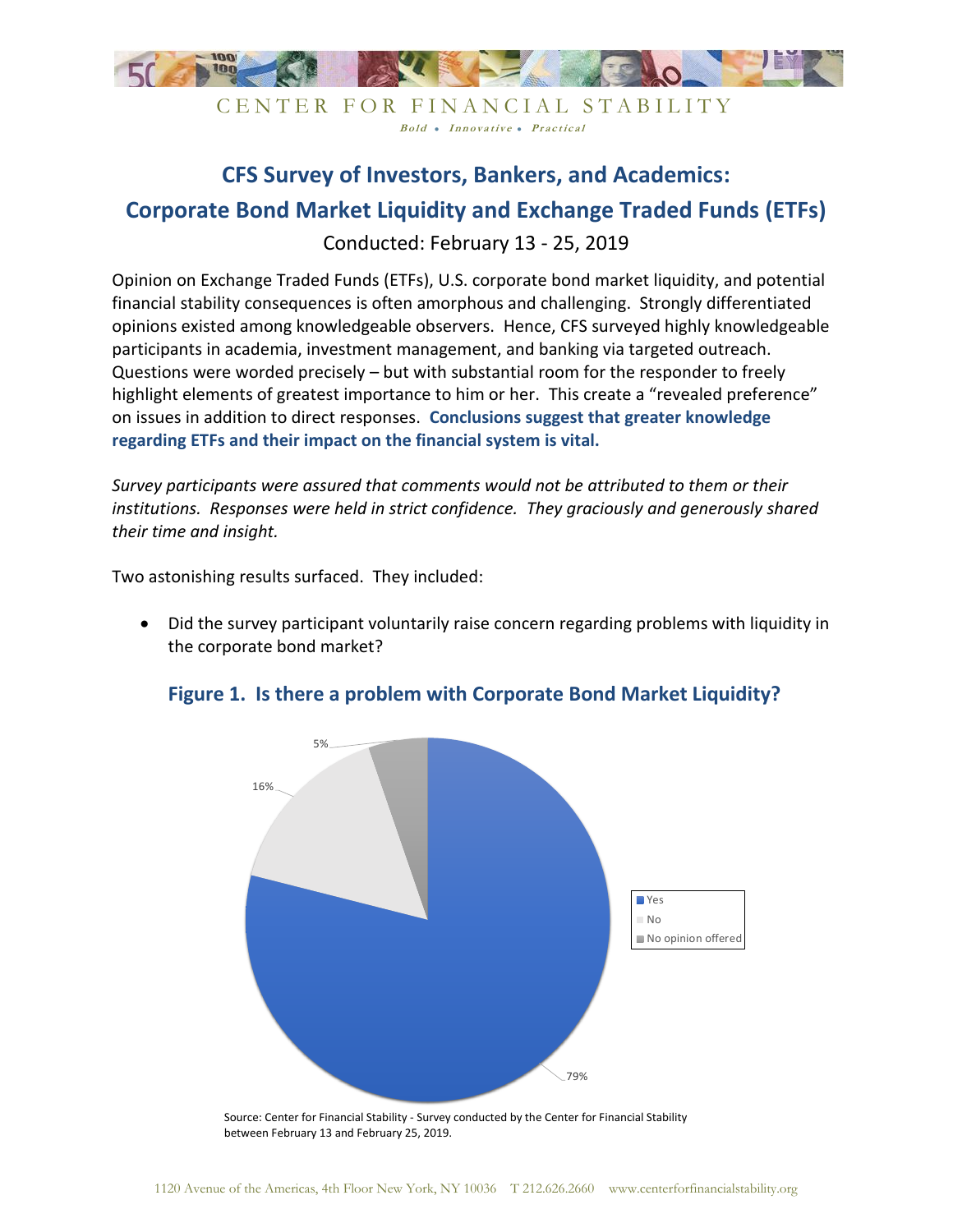

CENTER FOR FINANCIAL STABILITY Bold • Innovative • Practical

Survey participants demonstrated extreme certainty regarding limited liquidity in the corporate bond market. The "yes" response was strong - with 79% of the respondents indicating problematic liquidity conditions in the corporate bond market. Only 16% of the participants indicated that there was no problem, while a scant 5% did not offer an opinion. In other words, the surveyed group held a strong opinion with very little ambiguity.

• Did the survey participant voluntarily raise concern regarding the role of Exchange Traded Fund (ETF) products on corporate bond market liquidity, suggest ETFs are liquidity enhancing, or offer no opinion?



## **Figure 2. Do ETFs pose a problem for Corporate Bond Market Liquidity?**

Source: Center for Financial Stability - Survey conducted by the Center for Financial Stability between February 13 and February 25, 2019.

In contrast, survey participants demonstrated deep uncertainty regarding the role of ETFs on corporate bond market liquidity. A full 68% of the survey responders offered no opinion regarding the role of ETFs on market liquidity. Of the remainder, 21% believed that ETFs added to liquidity risks into the future, while 11% noted that ETFs enhance corporate bond market liquidity conditions.